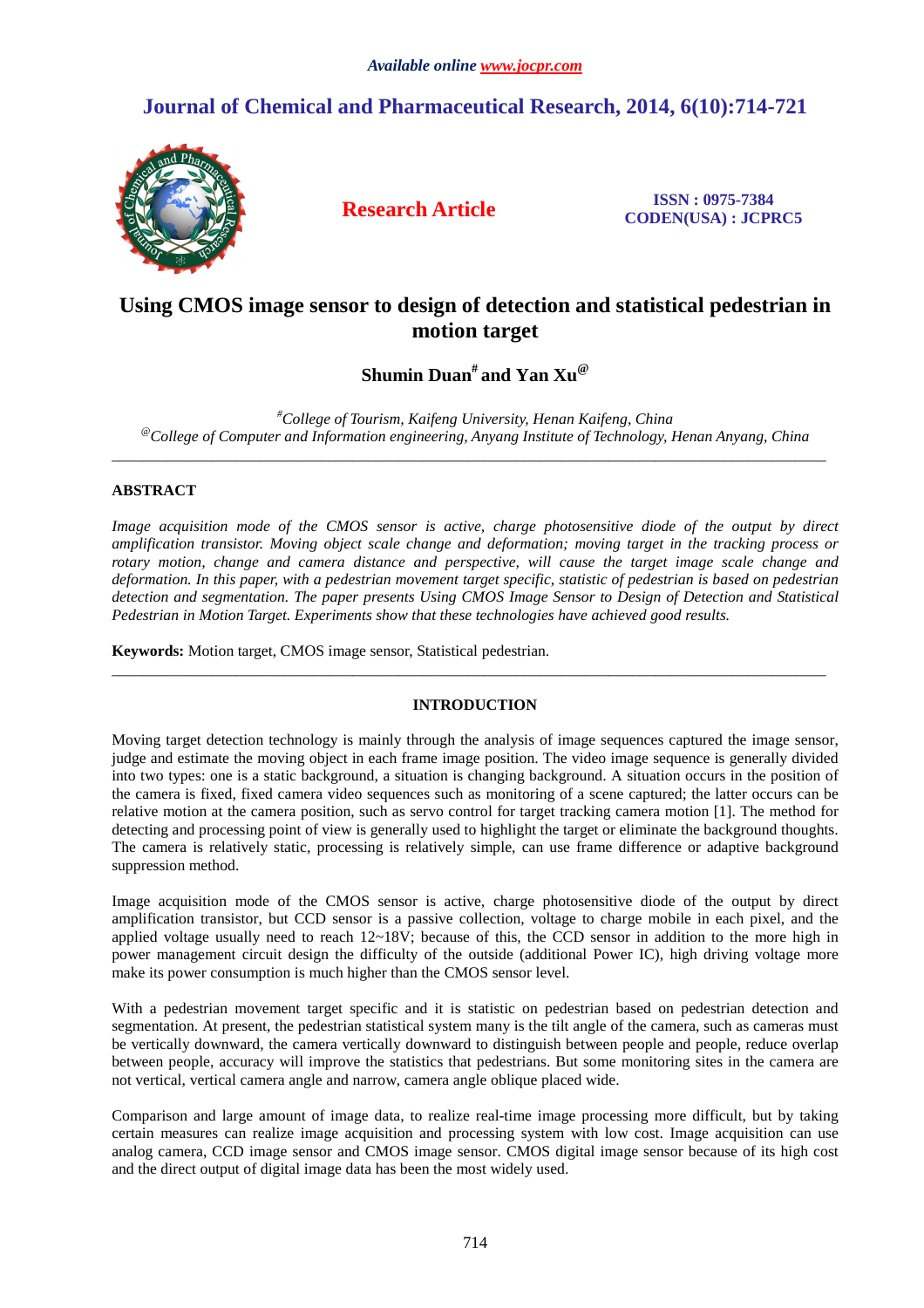In order to pedestrian statistics, first pedestrian detection on video. Video streams can be viewed as a set of static image with image sequence in strict sequence, have strong correlation between adjacent frames. In time, the results of the segmentation requires not only the intra frame still image with reasonable segmentation, but also keep the inter frame motion object segmentation continuity. However, due to irregular flow of movement, in order to ensure pedestrian counting system smoothly, with high sampling rate to ensure smooth traffic feature vector. The paper presents the algorithm of detection and statistical pedestrian in motion target based on CMOS image sensor.

*\_\_\_\_\_\_\_\_\_\_\_\_\_\_\_\_\_\_\_\_\_\_\_\_\_\_\_\_\_\_\_\_\_\_\_\_\_\_\_\_\_\_\_\_\_\_\_\_\_\_\_\_\_\_\_\_\_\_\_\_\_\_\_\_\_\_\_\_\_\_\_\_\_\_\_\_\_\_*

### **2. Detection of Motion Target based on CMOS Image Sensor**

In order to ensure the CMOS imaging unit output synchronous data written to the SRAM, we design the address counter SRAM within FPGA, and the design of the storage time according to the output characteristics of CMOS imaging unit, which consists of a write cycle and read cycle. In the write cycle when the CMOS imaging unit output of data stored in the storage unit, during the read cycle, the image acquisition card to special image data storage unit stores the data into computer for processing.

When there is relative motion between the observers and the observed, the observed surface optical features of the objects will be moving, varies as the image irradiance, this change is included in the motion and structure information is observed. Between the camera and the scene motion brightness mode relative motion observed called optical flow. Ideally the optical flow and motion field should be relative, but also have not corresponding, motion of the optical flow, a flow must have motion exists, but not a motion must have optical flow.

Corner of the image edge detection algorithm that corner is a kind of edge point based on, is a kind of special boundary. This kind of algorithm to detect the edge of image, and then detect corner points on the boundary as mutations detected. Methods based on edge, the first edge, then the corner detection, therefore, computational complexity, operation time is longer, and the greater dependence on edge extraction algorithm. If the error occurs the extracted edge, or edge line interruption (in practice often encounter this kind of situation), will corner point extraction results caused a great influence.

Moving object scale change and deformation; moving target in the tracking process or rotary motion, change and camera distance and perspective, will cause the target image scale change and deformation, these changes will cause changes in the expression of nonlinear target image, which leads to the failure of tracking; image brightness scene light changes; the same target has significant difference in different light conditions, effects of light intensity changes is one of the bottlenecks of many outdoor tracking system hinder performance, as is shown by equation1.

$$
(x(t) - \overline{x(t)})\overline{x(t)} = 0
$$

(1)

The CMOS sensor flexibility, manufacturing can be as independent components, which can also be combined with digital image stream processor chip camera system, establish complete (SOC) solution. SOC can execute a series of complex processing functions, including color, color correction, sharpening and automatic exposure [2]. Integrated SOC further simplifies application design, reduces the number of chips, allowing designers to maximize the use of space on the circuit board.

Moving object segmentation in the process, the need to consider an important factor: the shadow. Because of the influence of sun and light and other factors, moving object in video images often contain the shadow. The shadow is not fixed, it with light intensity, direction and other factors in constant change, which has properties of moving target, in moving object segmentation as not to great distinction may be part of the shadow as a moving target. This will lead to serious results, such as merger, the target shape between the target distortions, even losing of target. All of these will lead to recognition of failure process of target identification in the next step of the. Therefore, in the process of moving target segmentation must be carried out in the shadow detection.

$$
p(s(k) | a(k)) = \frac{p(a(k) | s(k))p(s(k))}{p(a(k))}
$$
\n(2)

Usually, transfer good image quality of equipment using CCD image sensor, and pay attention to the consumption and cost of products using CMOS image sensor. But new technology is overcome each device body inherent weakness, while retaining certain properties suitable for specific applications. At present, two kinds of image sensors are still with the development of information, communication, Internet and portable electronic equipment and development.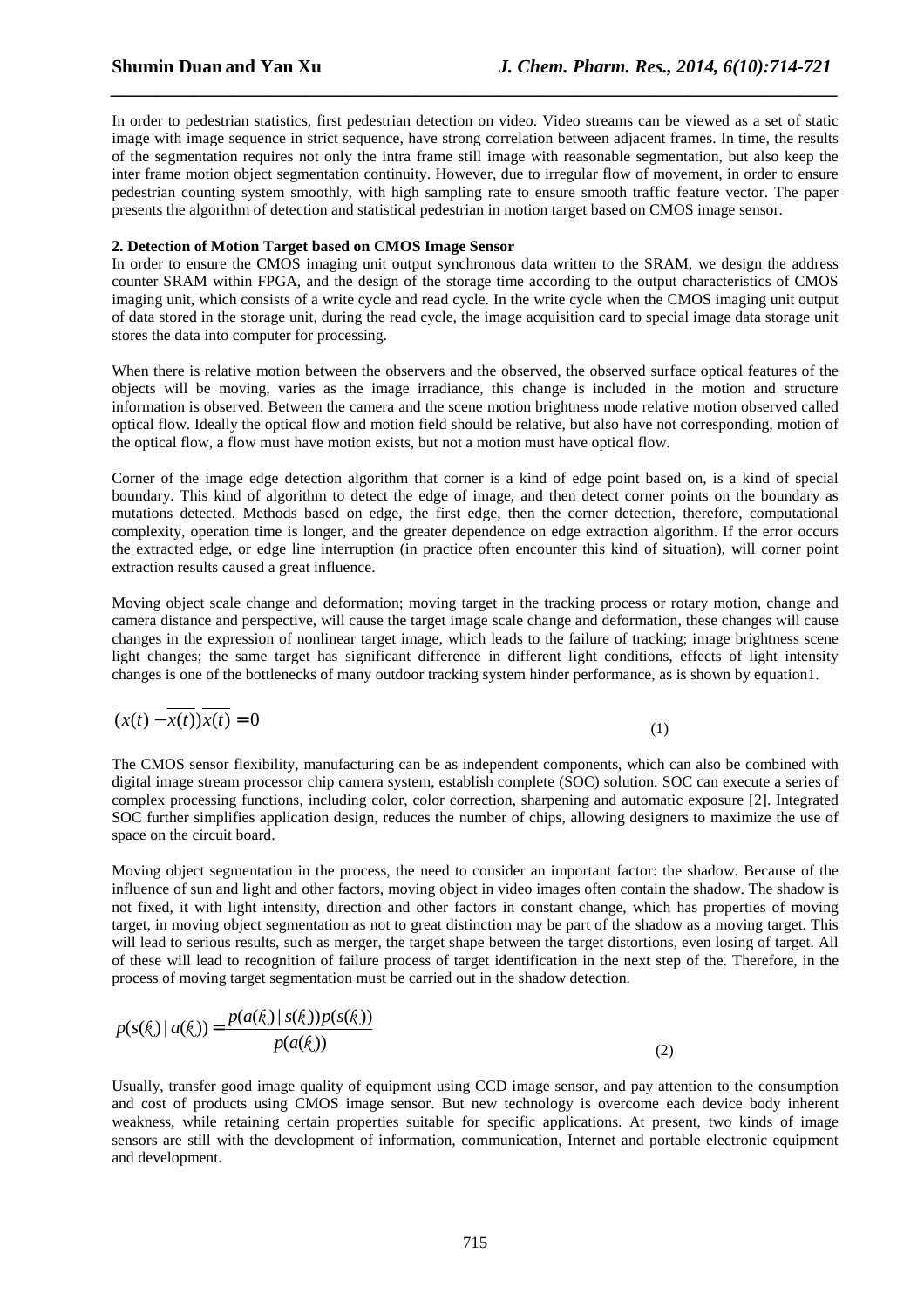Camera motion actual is unpredictability, jitter severe extent also on different occasions, the experiments show that the algorithm based on N filter fixed length cannot be applied to all scenes. When the n is too small is not up to the smoothing effect, too much time in N, may produce a smooth excessive, and cannot obtain smooth with satisfactory results.

*\_\_\_\_\_\_\_\_\_\_\_\_\_\_\_\_\_\_\_\_\_\_\_\_\_\_\_\_\_\_\_\_\_\_\_\_\_\_\_\_\_\_\_\_\_\_\_\_\_\_\_\_\_\_\_\_\_\_\_\_\_\_\_\_\_\_\_\_\_\_\_\_\_\_\_\_\_\_*

According to the relative movement of target and background, and it can be divided into: tracking algorithm for static target moving target moving object in dynamic background tracking algorithm, dynamic background tracking algorithm, the static background tracking algorithm, the static background. This paper used three kinds of moving target tracking algorithm is the focus of the study (tracking algorithm mentioned below did not specifically refers to moving target tracking algorithm) [3].

$$
SSD = \sum_{X \in \Omega_i} \left[ I_k(W(X, P + \Delta P) - I_{k-1}(X) \right]^2 \tag{3}
$$

Frame difference method has simple principle, low computational complexity. Dynamic scene for change, but not the target completely separated, requires accurate segmentation combined with other algorithms complete moving target, using two frame difference method to detect moving objects from the video image; the background removal method can detect moving targets, but it needs to construct the background, more sensitive changes in the environment, the general can only be used in static scenes circumstances, and the need for background estimation and support updating algorithm.

Between the two frame time interval is relatively small (about 40ms), and the motion of the target are continuous change, so it can be measured information to predict as the target in the next frame image position by a known amount, then to predict the region near the position as the center of the search, this is compared to the whole image search small calculation quantity many, reduces the matching error interference from other similar goals, to improve the tracking accuracy.

Motion can be used to describe the motion field; the field is composed of each point in the image motion vector (speed). At a given moment, corresponding to a point in the image to the target point on the surface, as shown in Figure 1, and it is the two points on the projection relationship together. Assumed to be relative to the speed camera, this movement will lead to the corresponding point on the image generated for the speed of movement.



**Fig. 1. Detection of Motion Target based on CMOS Image Sensor** 

CMOS image sensor has the advantages of low cost, simple digital interface, operation simple, high rate can achieve intelligent processing functions and features to be widely applied; and because it has a low noise, low power consumption, wide dynamic range, high spectral sensitivity, miniaturization, digitalization and easy to realize the commercialization, especially his the image sensor array, a timing control circuit, signal processing circuit, A / D converter and interface circuit are integrated, the real implementation of the single chip imaging.

Find the corresponding relationship of feature points in the image, also called feature matching. Before calculating the motion information, need to frame by frame tracking of feature points on the target of it [4]. Matching algorithms are introduced rigid constraint conditions, the existing technology including template matching, matching, tree matching, and constraint relaxation matching and hypothesis test match. For non rigid object tracking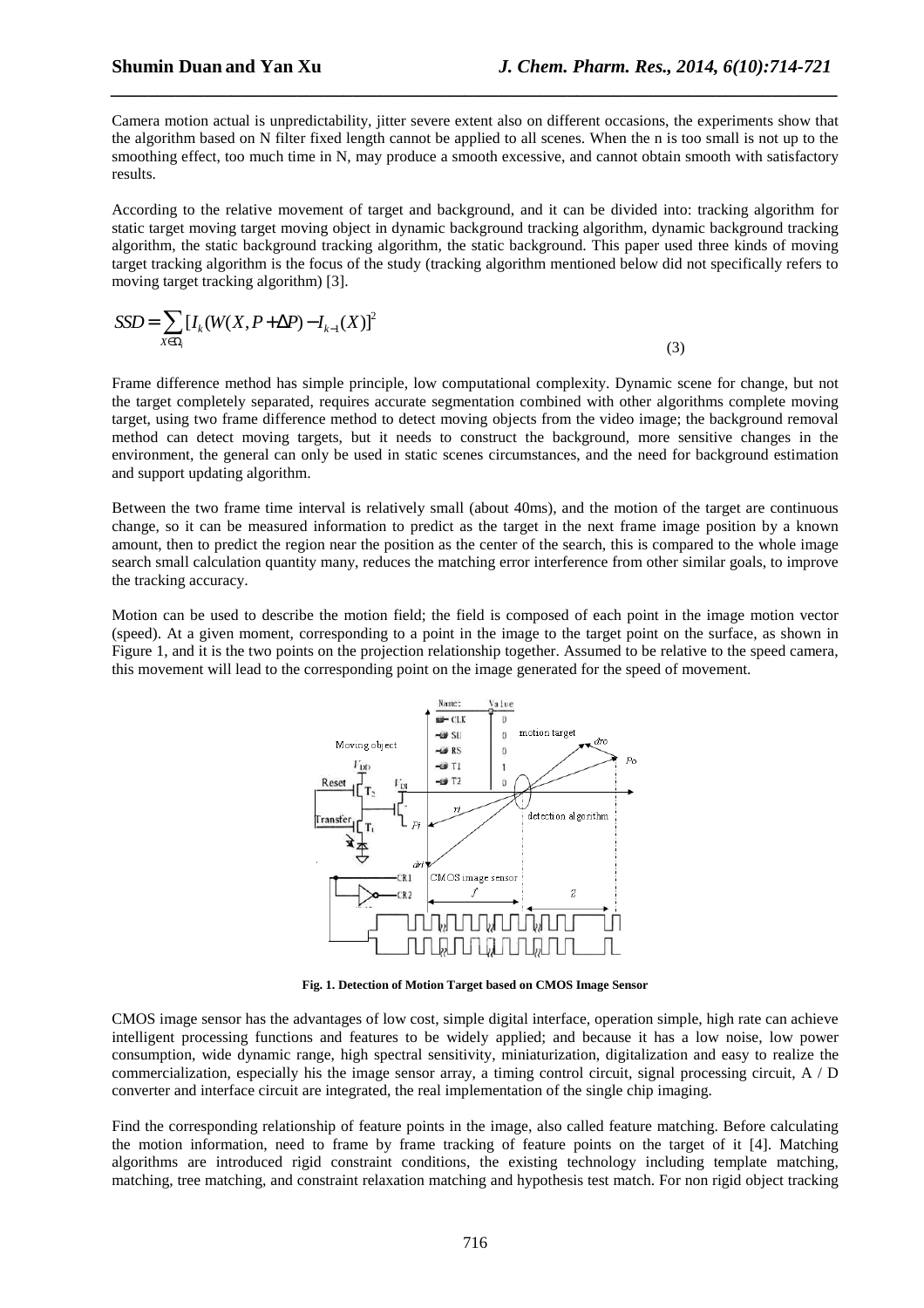the main contour tracking method based on active contour model, including measurement and contour model.

The relative motion of the camera, processing more complex, often need background motion compensation, then the frame difference and background cancellation method, if the target, also need after the background motion compensation for multi frames accumulation of energy and noise suppression. In addition, and it is detection method based on optical flow field. Moving object detection and segmentation of this chapter focuses on static background.

*\_\_\_\_\_\_\_\_\_\_\_\_\_\_\_\_\_\_\_\_\_\_\_\_\_\_\_\_\_\_\_\_\_\_\_\_\_\_\_\_\_\_\_\_\_\_\_\_\_\_\_\_\_\_\_\_\_\_\_\_\_\_\_\_\_\_\_\_\_\_\_\_\_\_\_\_\_\_*

The CMOS camera has a faster frame rate, can be dynamic range to capture the sharp, clear image and high, can ensure the high quality image in different light conditions, the advantages of CMOS camera will help drive the adoption of video chat.

$$
Co[X,Z] = E[(X - \mu_X)(Z - \mu_Z)^T] = C_{XZ}
$$
\n(4)

Stabilizing the global motion parameters calculated by matching algorithm source image basically can be divided into two ways [5]. One is the fixed frame matching, a frame of image at the beginning of operation were collected as the reference frame image, after the image as the matching frames and compare it to the calculation of relative motion parameters; another is the matching of adjacent frames, as the name suggests, is the two image frames for each adjacent all were compared, to compute the motion parameters. Two methods have their advantages and disadvantages, the fixed frame matching method because there is no cumulative error, so the parameter estimates more accurate, fixed-point shooting video stabilization effect is good, and relatively simple, is also commonly used in motion estimation algorithm.

The signal of the video image sequence, the most useful information is the change information of image signal between two adjacent frames, if no changes between each frame image sequence, then the amount of information will be greatly reduced. And the changes of inter frame image signal often contains the target information rich, which is exactly what we use the motion information of the video moving object segmentation based on it.

CMOS image sensor can also achieve high resolution. If the signal to noise ratio and improve the 10dB CMOS monochrome and color image sensor, light sensitivity and increased 4 ~ 5 times, then the CMOS image sensor to replace CCD devices will point the day and wait for it. If we take into account the CMOS image sensor has the advantages of small volume, low power consumption, give full play to the advantages of these have not been in the past, can give full play in the future, then a new image era.

The first image pixels per point as the value of the corresponding mean mixture of Gauss distribution, and to each of the Gauss model assign a high variance and small weights. When the new image arrives, the parameter to be mixed Gauss model for each pixel is updated, the ideal situation is that in every moment with T, contains the observation data of new period of time data, began to use the K means algorithm to estimate parameters of mixed Gauss model, but this matching algorithm the calculation is complex, can not achieve the requirement of real-time computation, so using an approximate algorithm, namely the K Gauss distribution according to weight and the ratio of the standard deviation from big to small order.

### **3. The Model Statistical of Pedestrian in CMOS Image Sensor**

Complementary metal oxide semiconductor (CMOS) is the technology of natural advantages, this technique can join the CMOS logic circuit in the sensor chip, so that the image acquisition and control, switching and sensing function com. The high density of integration and the implementation of small single chip system are possible. The more system functions are integrated together to develop the photoelectric sensor system, control the realization of this goal is currently only by return on investment, market capacity and development costs and other economic factors.

For a pedestrian statistics, there is a need to study the two aspects: the first aspect is the research framework built; second aspects are some algorithms, including pedestrian detection, extraction and statistics from three aspects of the algorithm, related to the machine vision, artificial intelligence and pattern recognition of the three field of study. To set up the framework of the system, this system uses data flow based model, focused on the data processing, the algorithm and the data objects are considered separately, this model is suitable for applications which involve a number of different algorithms, need to deal with different types of data.

$$
H_e = -\sum_{l=0}^{L-1} P(l) \log_2 p(l)
$$
\n(5)

In order to improve the image quality of CMOS image sensor, the main noise source image and analyzes the image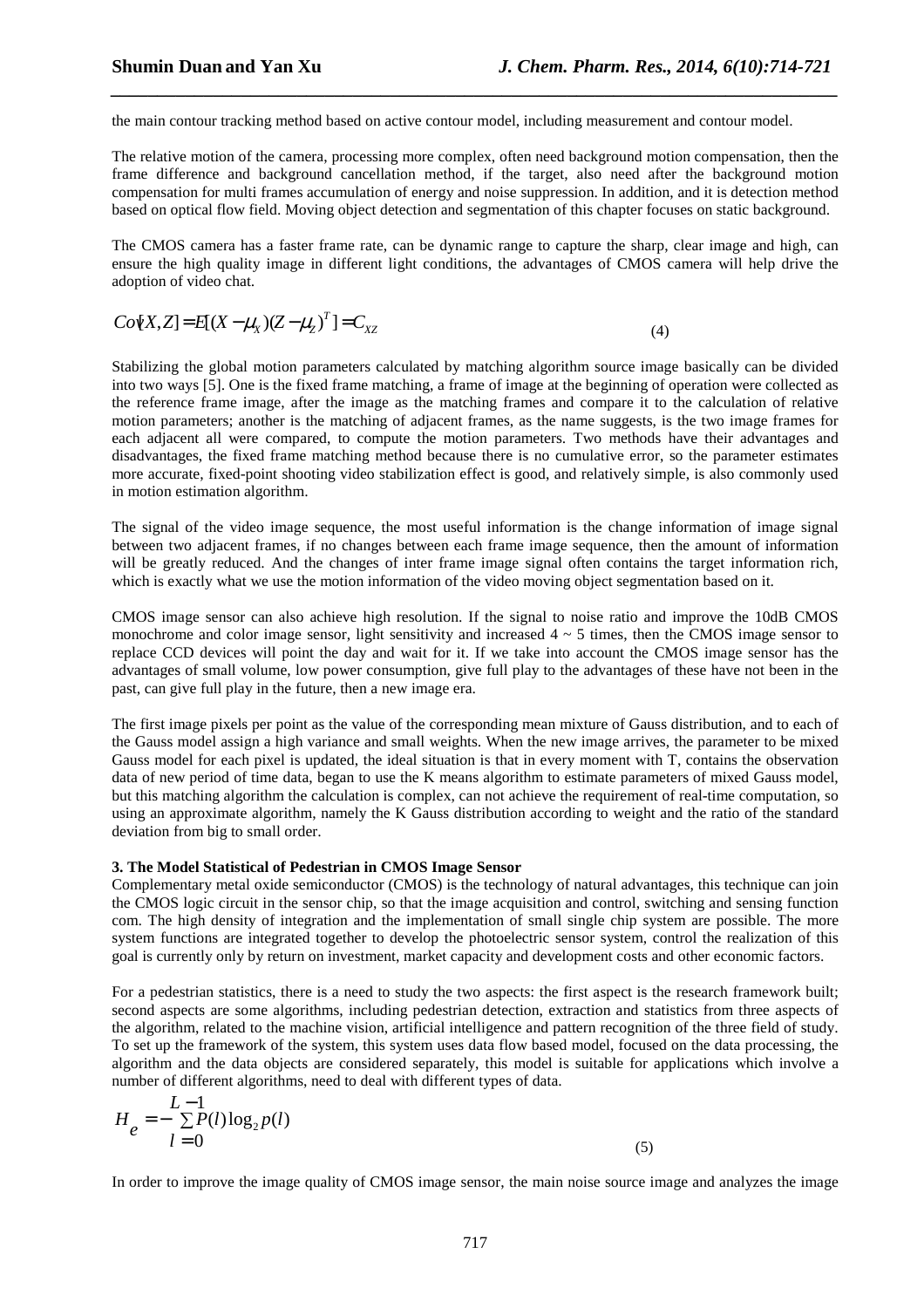distortion, this paper presents a new type of CMOS active pixel image sensor [6]. The CMOS image sensor using 4T active pixel, greatly improving the sensitivity of the image sensor. By integrating the function of image preprocessing in the sensor, made a very good effect on improving the quality of image.

*\_\_\_\_\_\_\_\_\_\_\_\_\_\_\_\_\_\_\_\_\_\_\_\_\_\_\_\_\_\_\_\_\_\_\_\_\_\_\_\_\_\_\_\_\_\_\_\_\_\_\_\_\_\_\_\_\_\_\_\_\_\_\_\_\_\_\_\_\_\_\_\_\_\_\_\_\_\_*

M2 increases the width to length ratio (W  $/$  L): can be reduced Vgs2. Due to the use of minimum length process layout, MOS tube length L invariant, thus increasing the width of the M2 W can reduce the Vgs2. From equation (4) can also see Ibid reduce the bias current source follower can also reduce Vgs2. The appropriate increase of M2 according to the actual situation of layout in the pixel unit width, and properly reduce the bias current according to the load of two times of sampling circuit, can effectively reduce the Vgs2, thereby reducing the lower voltage VN.

Due to the sequential charge transfer requires continuous, high-speed driving shift register, which requires more electric power. The X-Y addressing and transmission Figure 2 CMOS image sensor is usually used, in this way, each pixel has its own amplifier, to transmit signals by column scanning and line scanning, and output to the image processing unit. It has a data transmission line, so it can achieve high speed, but if you carefully observe the output image, we can find easily appear in separate line image distortion.



**Fig. 2. The structure of IT monitoring system by RFID magnetoresistive sensor** 

After a great deal of difference image histogram analysis, differential image gray distribution function to form uniform distribution, as shown in Figure 2, the A was poor, mean gray level, image, D is the distribution function of the standard deviation, through a great deal of difference image segmentation test, the corresponding pixel gray value the h>B of moving target, and the h<B point corresponding to the background, in the image of the majority, so a B and we are looking for value, separate the background and moving target.

Space partitioning method can get the accurate edge objects from images. But the spatial segmentation often exist blindness, because a stationary object in the background are separated, and then merged together [7]. People interested in is often moving objects, object motion parameters is very important. But the movement letter nasty often fail to get the target accurately. Such as edge, using frame difference, can conveniently, quickly change between the two frames, the difference templates is incomplete, and the background part contains exposed, therefore cannot take the difference templates directly as the object template.

Therefore, the system is divided by two chips to a new generation of monitoring CMOS imaging sensor camera based system to provide the best price. This system also provides greater flexibility for system designers, allowing the digital control chip with different resolution (CIF, VGA, such as 1300000 pixels) and different output data format (Bayer and YUV) of the latest CMOS imaging sensor, which is diverse and rapidly growing demand for residential and commercial market development variety the surveillance camera system, feature rich.

FPGA complete sequence of EPP protocol. PC stops check whether READY signal, until the READY is valid, PC can read image data, while the ACK is high, said PC is reading the image data in the data cache. Then FPGA stopped collecting images (no write signal), FPGA detection of PC through EPP issued read pulse (CPU\_DS), creating a cache MEM\_RD (read signal) and address, from the cache reads a byte in parallel, at the same time to the PC to send it a BUSY signal, PC can read a byte of data at this moment, to complete the data read and write. In the process of reading data port of EPP PC\_WRITE (write signal) to stay at a high level.

Video segmentation method based on the combination of space-time is not overlap assumptions on the moving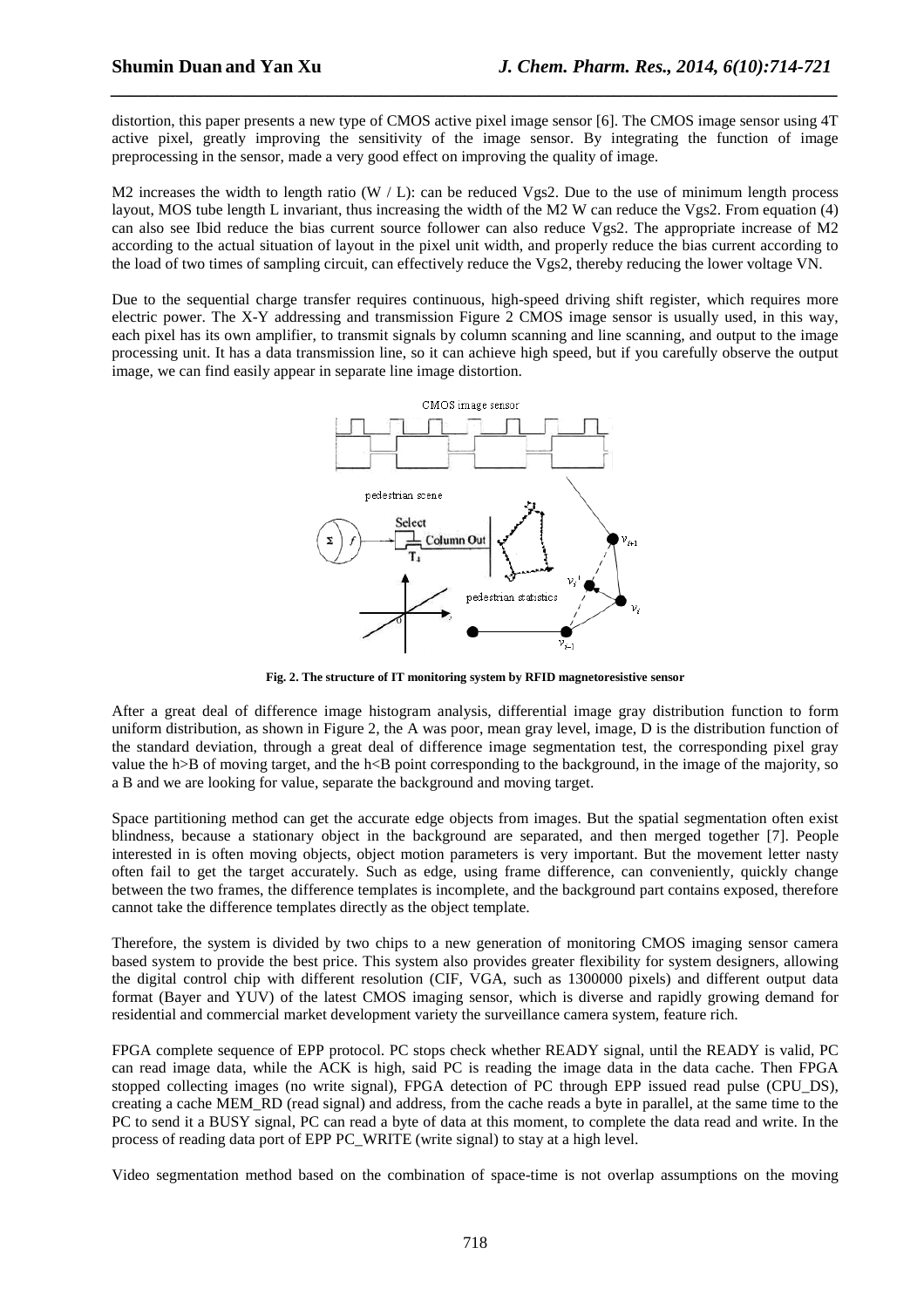object in. If you have had motion overlapping phenomenon of two or a plurality of moving objects in video scenes, according to the above method can detect the motion changed region, but moving change region includes not only the moving object is single, but contains multiple moving objects overlap, so only depend on boundary characteristics in motion changed region is not accurate segmentation of each video object, therefore, the method is applied to moving objects do not overlap when the situation [8]. When multiple moving objects overlap, must be based on other characteristics, such as the motion parameters of each moving object is different, the occurrence of video objects overlap to distinguish.

*\_\_\_\_\_\_\_\_\_\_\_\_\_\_\_\_\_\_\_\_\_\_\_\_\_\_\_\_\_\_\_\_\_\_\_\_\_\_\_\_\_\_\_\_\_\_\_\_\_\_\_\_\_\_\_\_\_\_\_\_\_\_\_\_\_\_\_\_\_\_\_\_\_\_\_\_\_\_*

$$
\mu_{s_0} = E_{\xi} \left\{ s_0(\xi) \right\} = \sum_{\xi \in \mathcal{R}_{\xi}} p(\xi) s_0(\xi)
$$
\n(6)

While in CMOS image sensor is amplifier MOSFET amplifier. In the camera shutter is off the light receiving end moment, for MOSFET gate open at the same time charge transfer, all memory is transferred to the JFET gate. In addition, the JFET gate is equivalent to the measuring cup, through the JFET can read how much light load is transferred to the "Cup". JFET grid voltage is with the charge from the photodiode to the transfer of it. The JFET makes the signal voltage rises, and as a column signal lines, read data output. After the image signal readout, JFET gate will take charge to the MOSFET to reset, so you can open and close control of the gate of the JFET.

The purpose is to segment the pedestrian scene in the same background separated, each part of the same pedestrian tend to have the same attribute, overall. Two aspects are nothing more than: the attribute of time and space. This is the physical basis of all video segmentation algorithms. Spatial attribute is mainly: the characteristics of brightness, color, texture or other transformation or statistics. There are two different consideration: regional (consistent focus on spatial attributes) and edge (differences focusing on the spatial attributes [9]. Attributes (properties) time motion) mainly for the inter frame difference, optical flow or motion vector, which can detect the inter frame change (movement) region and movement.

The pedestrian of statistical techniques for oblique placed cameras can video are explored, respectively discusses the pedestrian detection, segmentation and statistical techniques; gives a in the difference image threshold segmentation technology, the segmentation technology comprehensive statistical knowledge; at the same time, closed on the edge of the introduction of active contour, experiments show that these two technologies have achieved good results.

#### **4. Algorithm of Detection and Statistical Pedestrian in Motion Target based on CMOS Image Sensor**

Background subtraction method of comparing the frame difference more accurately extract the moving target, the frame difference method if the method is not combined with other changes can extract the moving area (including true moving target, and revealing the covered background) and not directly extract the moving target [10]. However, when we also consider the use of background subtraction lot of questions to get a background image b  $(x, y, t)$ ; easiest way is to first frame without moving target image frame as a background image. However, in the actual environment over time is constantly changing background image, background change caused by many factors, such as: light changes, changes in the environment and so on. Can not simply be an image of an object without moving the frame without updating the background.

Three dimensional reconstruction of object image; mapping motion to two-dimensional images of three-dimensional space itself lost depth information is important, because moving object with scale change, deformation and brightness scene light changes in the tracking process, need reasonable definition of template update strategy, avoid moving target drift.

CMOS is favored by high speed imaging technology. In the current market, we can find that the high speed image sensor has three tendencies, one is to the development of very high speed direction, the two is the development of the on-chip integrated direction, the three is the development of high speed image sensor to the general direction, resolution and frame rate combination, play an important role. At present, we can launch image sensor with 1024 x 1024 pixels per second, the speed of 5000 full frame. If the conversion is 10 words, then the total data rate of up to 55Gbit. Per second that is on the camera.

$$
H = \sum_{X \in \Omega_i} \left[ \frac{\partial I}{\partial W} \frac{\partial W}{\partial P} \right]^T \left[ \frac{\partial I}{\partial W} \frac{\partial W}{\partial P} \right] \tag{7}
$$

System model of pedestrian statistics, both the data and the algorithm using the object representation: an algorithm is represented as a Filter, which accepts input, generates an output, the input and output are all data objects, and the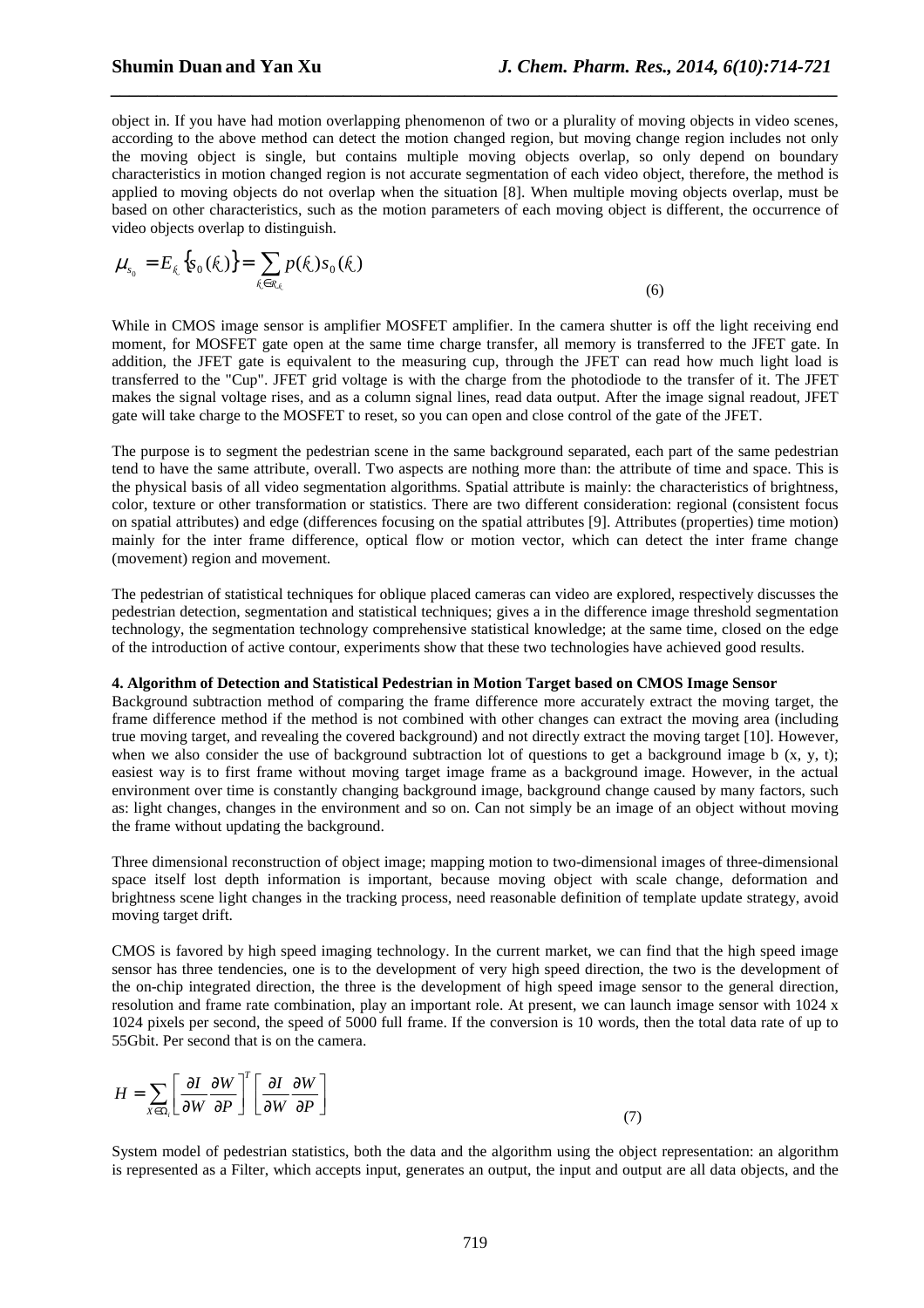output of an algorithm can do for another algorithm input. By such a model, a series of algorithms can be strung line, forming a unified computing framework. This system according to the data flow model is divided into 4 modules: image acquisition, pedestrian detection, pedestrian detection and pedestrian statistics.

*\_\_\_\_\_\_\_\_\_\_\_\_\_\_\_\_\_\_\_\_\_\_\_\_\_\_\_\_\_\_\_\_\_\_\_\_\_\_\_\_\_\_\_\_\_\_\_\_\_\_\_\_\_\_\_\_\_\_\_\_\_\_\_\_\_\_\_\_\_\_\_\_\_\_\_\_\_\_*

CMOS technology provides a platform for the implementation of a strong ability to: Although the external logic circuit of CCD image sensor still need to use another technology (for control and analog / digital conversion), but the CMOS camera chip to realize image sensor, controller, transducer and the evaluation logic circuit and the HF transmitter using the same technology allow, thus it can be above them in the same chip.

After the pedestrian detection and segmentation, image is obtained after two value image contour processing, for the larger distance between pedestrians, get each pedestrian contour, when pedestrians are more and the crowded conditions, so the image contour was treated groups throughout the profile, in order to improve the statistics precision, we set up a statistical window in the video window, called window, as shown in Figure 3, the width and the video image of the window of the same.



**Fig. 3. Comparison Algorithm of Detection and Statistical Pedestrian in Motion Target based on CMOS Image Sensor with CCD** 

The sensor with large area, as a traditional, and it is complex ray film program alternatives. The so-called "rolling" technology can be in 8 inch wafer (in the future in 12 inch wafer) on the realization of economic production of CMOS image sensor. During the shooting of this journey about 25 minutes of video, video image size is, the use of the system development environment for VC+ DirectorShow, the actual number of pedestrian in video is 99889, while the number of system statistics for 854, the statistical accuracy of 98%, error is 12%.

This paper expounds the moving target detection and segmentation techniques, including the basic principles of three kinds of basic methods of frame difference method, background subtraction and optical flow method are discussed, and some improved algorithm based on the three methods based on a factor, the most important influence in the shadow of the moving target detection and segmentation, but also do the detail, and gives a common method of removing shadow.

### **CONCLUSION**

The IP camera system of CMOS image sensor will soon become the choice of commercial security applications. We will provide some general views on commercial security monitoring, from the closed circuit television system based on CCD to the IP system based on CMOS for the whole system, such as low cost, low power consumption and increase the CMOS sensor performance. The paper presents the algorithm of detection and statistical pedestrian in motion target based on CMOS image sensor. In probability theory, the statistical characteristics of mean is a description of the main central position, the standard deviation is a "subject" and "tail" separate statistical characteristics, as the statistics (function of the statistical characteristics mean and standard deviation), can be very good expression of the overall distribution of information. Pedestrians in the statistical system, we determine the adaptive threshold method has achieved better effect.

### **Acknowledgements**

This paper is supported by science and technology development plan project of Kaifeng City (1401013) "Research on key technology of Intelligent Transportation".

#### **REFERENCES**

[1]. Ji-Woong Kim; Kyoung-Su Park; Kae-Dal Kwack. *RNIS*, **2010**, 5, 28 - 30.

[2]. V. P. Namboodiri; A. ghorawat; S. Chaudhuri. Improved Kernel-Based Object Tracking Under Occluded Scenarios. In *the Int. Conf. on ICVGIP*. **2006**, 504-515.